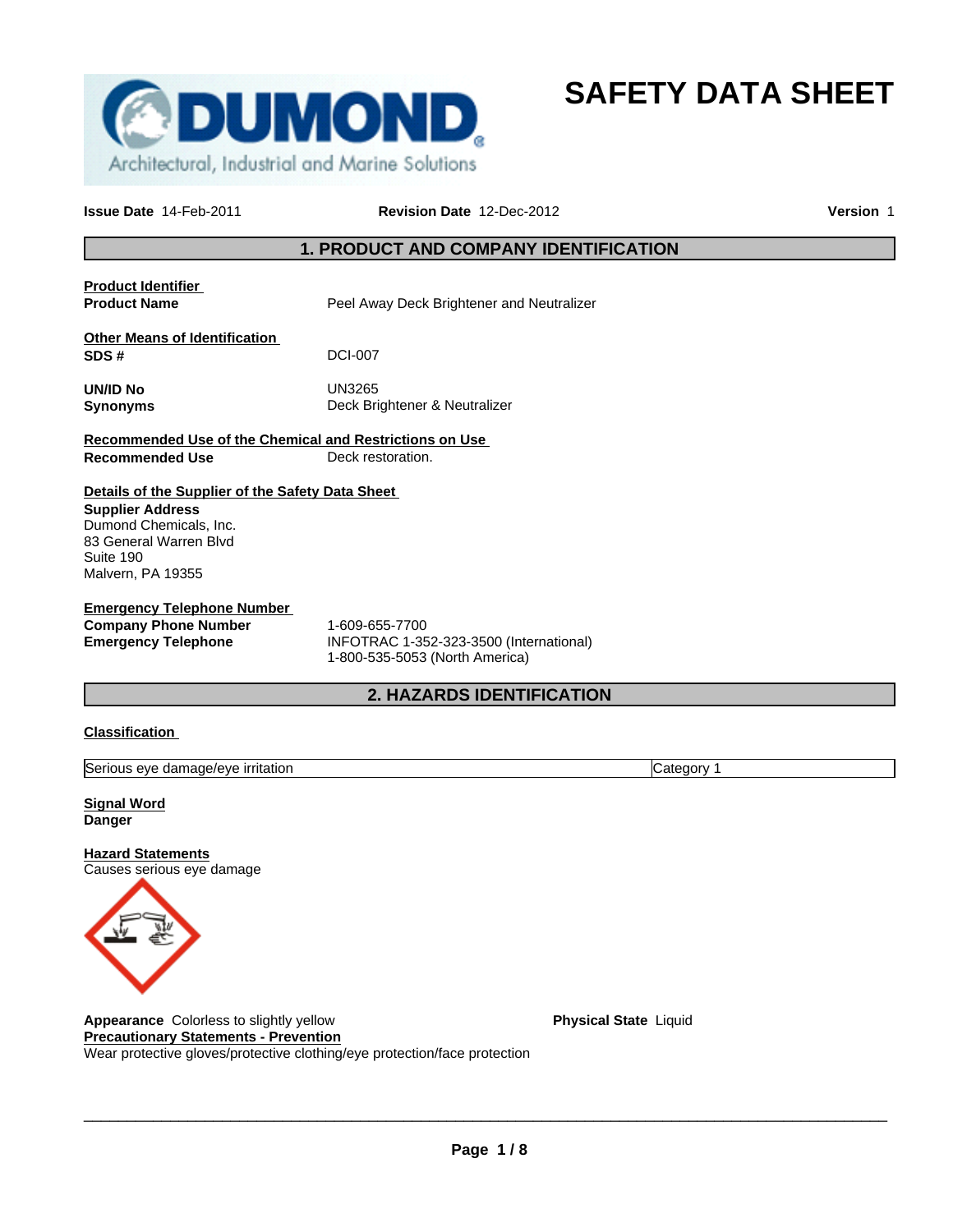#### **Precautionary Statements - Response**

IF IN EYES: Rinse cautiously with water for several minutes. Remove contact lenses, if present and easy to do. Continue rinsing Immediately call a POISON CENTER or doctor/physician

## **3. COMPOSITION/INFORMATION ON INGREDIENTS**

#### **Synonyms** Deck Brightener & Neutralizer.

| <b>Chemical Name</b> | <b>CAS No</b>                        | Weight-% |
|----------------------|--------------------------------------|----------|
| Oxalic acid          | 144-62-7                             | '-10     |
| Citric Acid          | $\overline{\phantom{a}}$<br>. 1-92-0 |          |

## **4. FIRST AID MEASURES**

| <b>First Aid Measures</b>                                   |                                                                                                                                                                                                                                                                                                                                      |
|-------------------------------------------------------------|--------------------------------------------------------------------------------------------------------------------------------------------------------------------------------------------------------------------------------------------------------------------------------------------------------------------------------------|
| <b>Inhalation</b>                                           | Remove to fresh air. If breathing has stopped, give artificial respiration. Get medical<br>attention immediately. Administer oxygen if breathing is difficult.                                                                                                                                                                       |
| <b>Eye Contact</b>                                          | Flush with water for 30 minutes. Get immediate medical attention. Rinse thoroughly with<br>plenty of water, also under the eyelids. Get immediate medical advice/attention.                                                                                                                                                          |
| Ingestion                                                   | If conscious, give 1 glass of water or milk to dilute. Do NOT induce vomiting. Never give<br>anything by mouth to an unconscious person. Get medical attention if necessary.                                                                                                                                                         |
| <b>Skin Contact</b>                                         | Wash off immediately with plenty of water for at least 15 minutes. Wash off immediately<br>with soap and plenty of water while removing all contaminated clothes and shoes. Get<br>medical attention if irritation occurs.                                                                                                           |
| Most Important Symptoms and Effects, both Acute and Delayed |                                                                                                                                                                                                                                                                                                                                      |
| <b>Symptoms</b>                                             | Mists and vapors cause irritation of the eyes, mucous membranes, and upper respiratory<br>tract. Contact may cause irritation and redness. May cause gastrointestinal irritation,<br>nausea, diarrhea, and vomiting.                                                                                                                 |
|                                                             | <b>Indication of any Immediate Medical Attention and Special Treatment Needed</b>                                                                                                                                                                                                                                                    |
| <b>Note to Physicians</b>                                   | Treat symptomatically. Oxalic acid may be absorbed through the skin causing systemic<br>poisoning. Oxalic acid causes removal of calcium from the blood, causing damage to<br>kidneys, which can be fatal. Individuals with chronic eye, skin and respiratory disorders may<br>be at an increased risk from expose to this material. |

## **5. FIRE-FIGHTING MEASURES**

## **Suitable Extinguishing Media**

Use extinguishing agent suitable for type of surrounding fire.

**Unsuitable Extinguishing Media** Not determined.

## **Specific Hazards Arising from the Chemical**

At elevated temperatures, containers may rupture. Cool containers exposed to flames with water until well after the fire is out.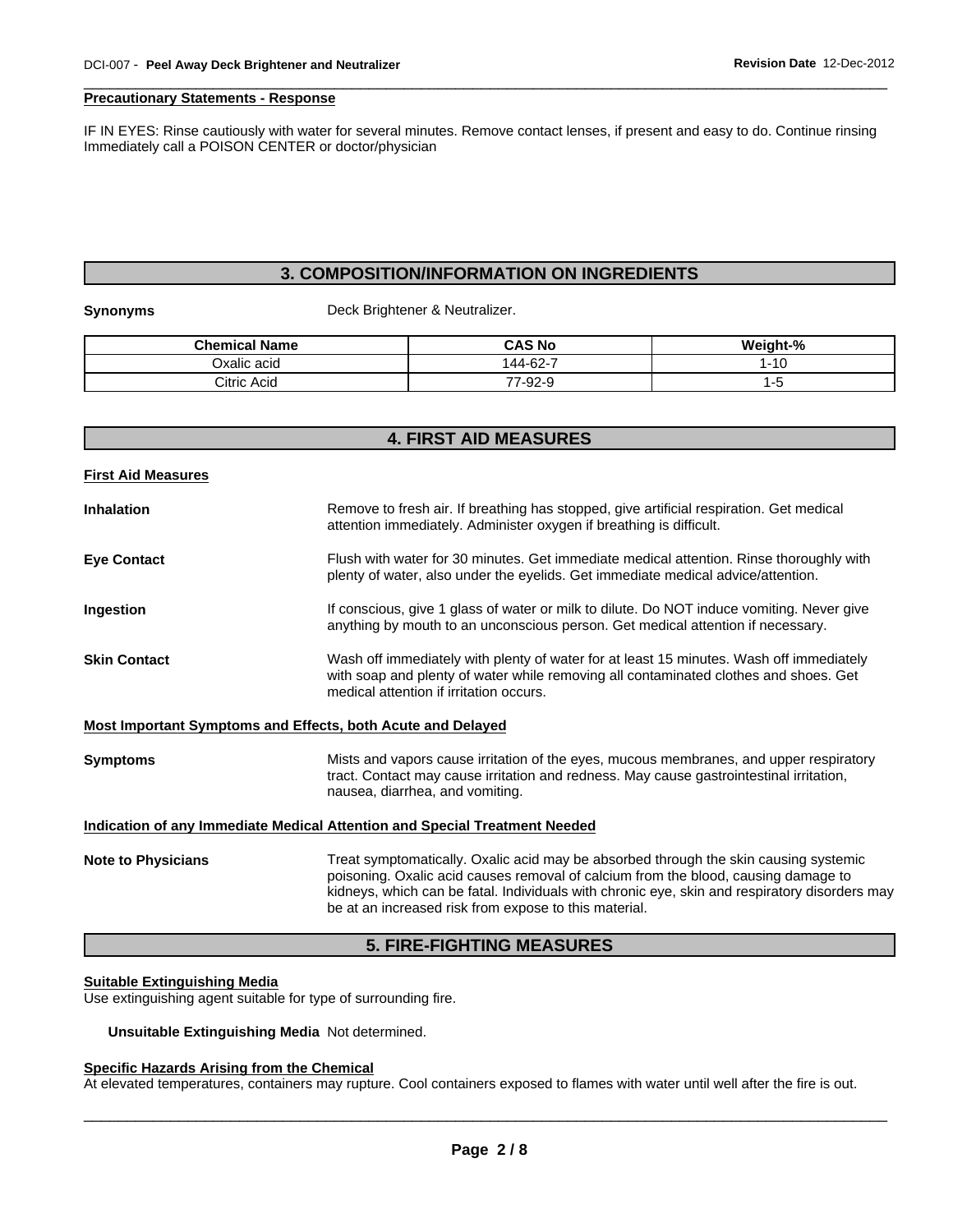**Hazardous combustion products**Carbon oxides. Nitrogen oxides (NOx). Hydrogen chloride. Methyl chloride.

## **Protective Equipment and Precautions for Firefighters**

As in any fire, wear self-contained breathing apparatus pressure-demand, MSHA/NIOSH (approved or equivalent) and full protective gear.

## **6. ACCIDENTAL RELEASE MEASURES**

|                                                      | <b>Personal Precautions, Protective Equipment and Emergency Procedures</b>                                                                                                                                                                                                                                      |  |
|------------------------------------------------------|-----------------------------------------------------------------------------------------------------------------------------------------------------------------------------------------------------------------------------------------------------------------------------------------------------------------|--|
| <b>Personal Precautions</b>                          | Use personal protective equipment as required.                                                                                                                                                                                                                                                                  |  |
| <b>Environmental Precautions</b>                     | See Section 12 for additional ecological information.                                                                                                                                                                                                                                                           |  |
| Methods and Material for Containment and Cleaning Up |                                                                                                                                                                                                                                                                                                                 |  |
| <b>Methods for Containment</b>                       | Prevent further leakage or spillage if safe to do so.                                                                                                                                                                                                                                                           |  |
| <b>Methods for Cleaning Up</b>                       | Small spills may be neutralized with soda ash. Prevent spill from entering sewers and water<br>courses. Keep in suitable, closed containers for disposal. For waste disposal, see section<br>13 of the SDS. Spills and releases may have to be reported to Federal and/or local<br>authorities. See section 15. |  |

## **7. HANDLING AND STORAGE**

## **Precautions for Safe Handling**

| Handle in accordance with good industrial hygiene and safety practice. Protect container<br><b>Advice on Safe Handling</b><br>from physical damage. Do not breathe mists or aerosols. Use personal protective<br>equipment as required. Remove Personal Protective Equipment immediately after handling<br>this product. Wash contaminated clothing before reuse. Wash thoroughly after handling<br>before eating, drinking, smoking, or using toilet facilities. Follow all SDS/label precautions<br>even after container is emptied because it may retain product residues. |                                                                                                                                                                        |
|-------------------------------------------------------------------------------------------------------------------------------------------------------------------------------------------------------------------------------------------------------------------------------------------------------------------------------------------------------------------------------------------------------------------------------------------------------------------------------------------------------------------------------------------------------------------------------|------------------------------------------------------------------------------------------------------------------------------------------------------------------------|
| <b>Conditions for Safe Storage, Including any Incompatibilities</b>                                                                                                                                                                                                                                                                                                                                                                                                                                                                                                           |                                                                                                                                                                        |
| <b>Storage Conditions</b>                                                                                                                                                                                                                                                                                                                                                                                                                                                                                                                                                     | Keep in a dry, cool and well-ventilated place. Keep away from incompatible materials, open<br>flames, and high temperatures.                                           |
| <b>Incompatible Materials</b>                                                                                                                                                                                                                                                                                                                                                                                                                                                                                                                                                 | sulfides. Alkali. Alkaline earth metals. chlorites. Hypochlorites. Carbonates. bicarbonates.<br>acetates. furfuryl alcohol. Strong oxidizing agents. Silver compounds. |

## **8. EXPOSURE CONTROLS/PERSONAL PROTECTION**

#### **Exposure Guidelines**

| <b>Chemical Name</b> | <b>ACGIH TLV</b>          | <b>OSHA PEL</b>                    | <b>NIOSH IDLH</b>         |
|----------------------|---------------------------|------------------------------------|---------------------------|
| Oxalic acid          | STEL: 2 mg/m <sup>3</sup> | TWA: 1 $mq/m3$                     | IDLH: 500 mg/m $3$        |
| 144-62-7             | TWA: 1 $mq/m3$            | (vacated) TWA: 1 $mq/m3$           | TWA: 1 $mq/m3$            |
|                      |                           | (vacated) STEL: $2 \text{ ma/m}^3$ | STEL: 2 ma/m <sup>3</sup> |
| Citric Acid          |                           | 15 mg / m $3$ (Total)              |                           |
| 77-92-9              |                           |                                    |                           |

#### **Appropriate Engineering Controls**

**Engineering Controls** Apply technical measures to comply with the occupational exposure limits. Use in a well-ventilated location (eg. local exhaust ventilation, fans). Showers. Eyewash stations.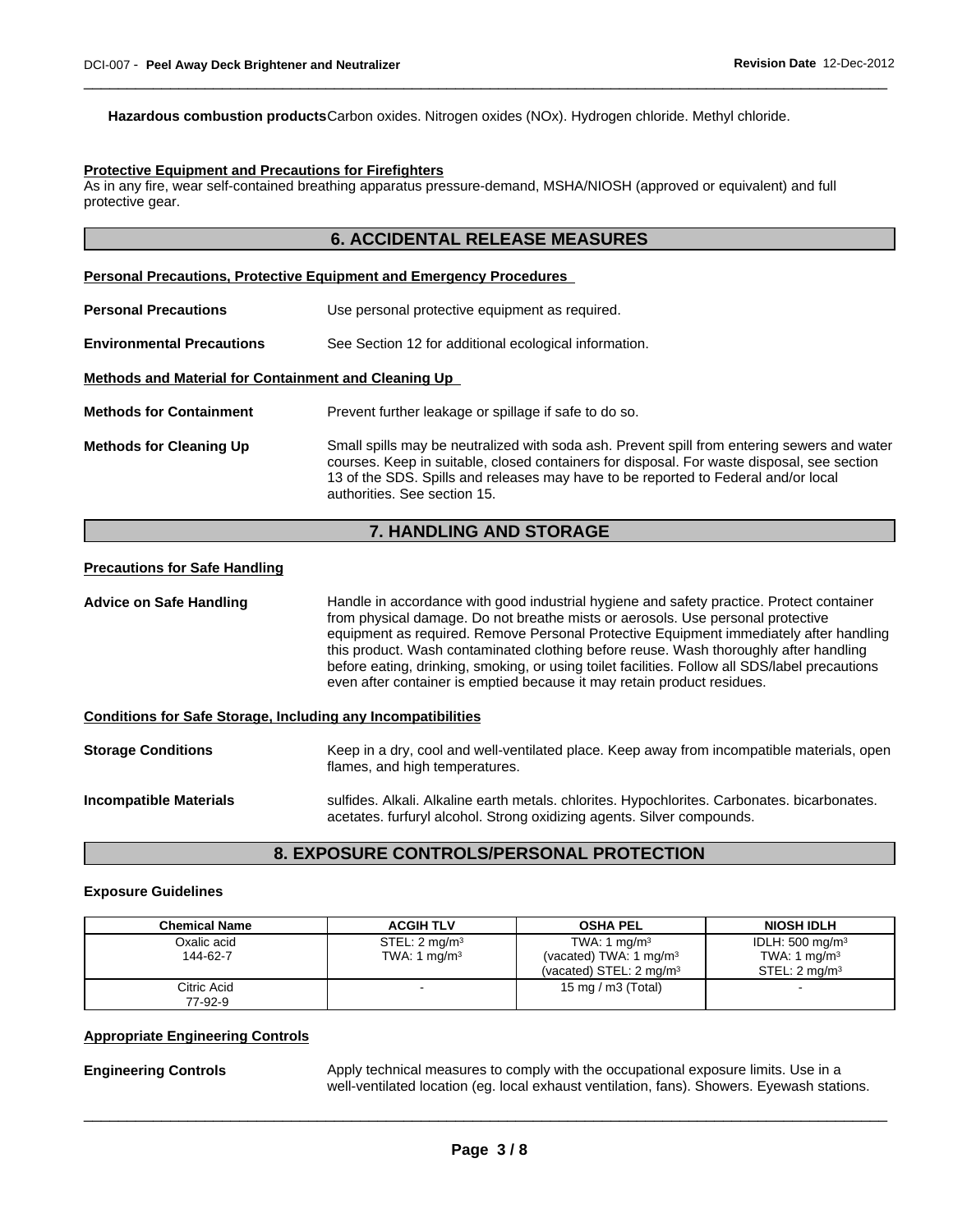## **Individual Protection Measures, such as Personal Protective Equipment**

| <b>Eye/Face Protection</b>            | Wear approved safety goggles where a splash hazard exists.                                                                                                                                                                                                                                                                                                                                                                                                                |
|---------------------------------------|---------------------------------------------------------------------------------------------------------------------------------------------------------------------------------------------------------------------------------------------------------------------------------------------------------------------------------------------------------------------------------------------------------------------------------------------------------------------------|
| <b>Skin and Body Protection</b>       | Wear suitable protective clothing. Rubber, butyl rubber, or other impervious gloves are<br>recommended if needed to avoid skin contact.                                                                                                                                                                                                                                                                                                                                   |
| <b>Respiratory Protection</b>         | Good general ventilation (equivalent to outdoors) should be adequate under normal<br>conditions. For spray application or areas were TLV is exceeded, a NIOSH approved dust<br>mist or supplied air respirator appropriate for the form and concentration of the<br>contaminants should be used. Selection of respiratory protection depends on the<br>contaminant type, form, and concentration. Select in accordance with OSHA 1910.134 and<br>good industrial hygiene. |
| <b>General Hygiene Considerations</b> | Handle in accordance with good industrial hygiene and safety practice.                                                                                                                                                                                                                                                                                                                                                                                                    |
|                                       |                                                                                                                                                                                                                                                                                                                                                                                                                                                                           |

## **9. PHYSICAL AND CHEMICAL PROPERTIES**

## **Information on Basic Physical and Chemical Properties**

| <b>Physical State</b>               | Liquid                       |                       |                |
|-------------------------------------|------------------------------|-----------------------|----------------|
| Appearance                          | Colorless to slightly yellow | Odor                  | Not determined |
| Color                               | Colorless to yellow          | <b>Odor threshold</b> | Not determined |
|                                     |                              |                       |                |
| <b>Property</b>                     | <b>Values</b>                | Remarks • Method      |                |
| рH                                  | 2                            |                       |                |
| <b>Melting point/freezing point</b> | Not available                |                       |                |
| <b>Boiling point/boiling range</b>  | 100 °C / 212 °F              |                       |                |
| <b>Flash point</b>                  | None                         |                       |                |
| <b>Evaporation rate</b>             | Similar to water             |                       |                |
| Flammability (solid, gas)           | Not determined               |                       |                |
| <b>Flammability limits in air</b>   |                              |                       |                |
| <b>Upper flammability limits</b>    | Not applicable               |                       |                |
| Lower flammability limit            | Not applicable               |                       |                |
| Vapor pressure                      | Not determined               |                       |                |
| <b>Vapor density</b>                | Not determined               |                       |                |
| <b>Specific gravity</b>             | Not determined               |                       |                |
| <b>Water solubility</b>             | Completely soluble           |                       |                |
| Solubility in other solvents        | Not determined               |                       |                |
| <b>Partition coefficient</b>        | Not determined               |                       |                |
| <b>Autoignition temperature</b>     | Not determined               |                       |                |
| <b>Decomposition temperature</b>    | Not determined               |                       |                |
| <b>Kinematic viscosity</b>          | Not determined               |                       |                |
| <b>Dynamic viscosity</b>            | Not determined               |                       |                |
| <b>Explosive properties</b>         | Not determined               |                       |                |
| <b>Oxidizing Properties</b>         | Not determined               |                       |                |
| <b>Other Information</b>            |                              |                       |                |
| VOC Content (%)                     | 0%                           |                       |                |
| <b>VOC Content</b>                  | 0 lbs/gal                    |                       |                |

# **10. STABILITY AND REACTIVITY**

## **Reactivity**

Not reactive under normal conditions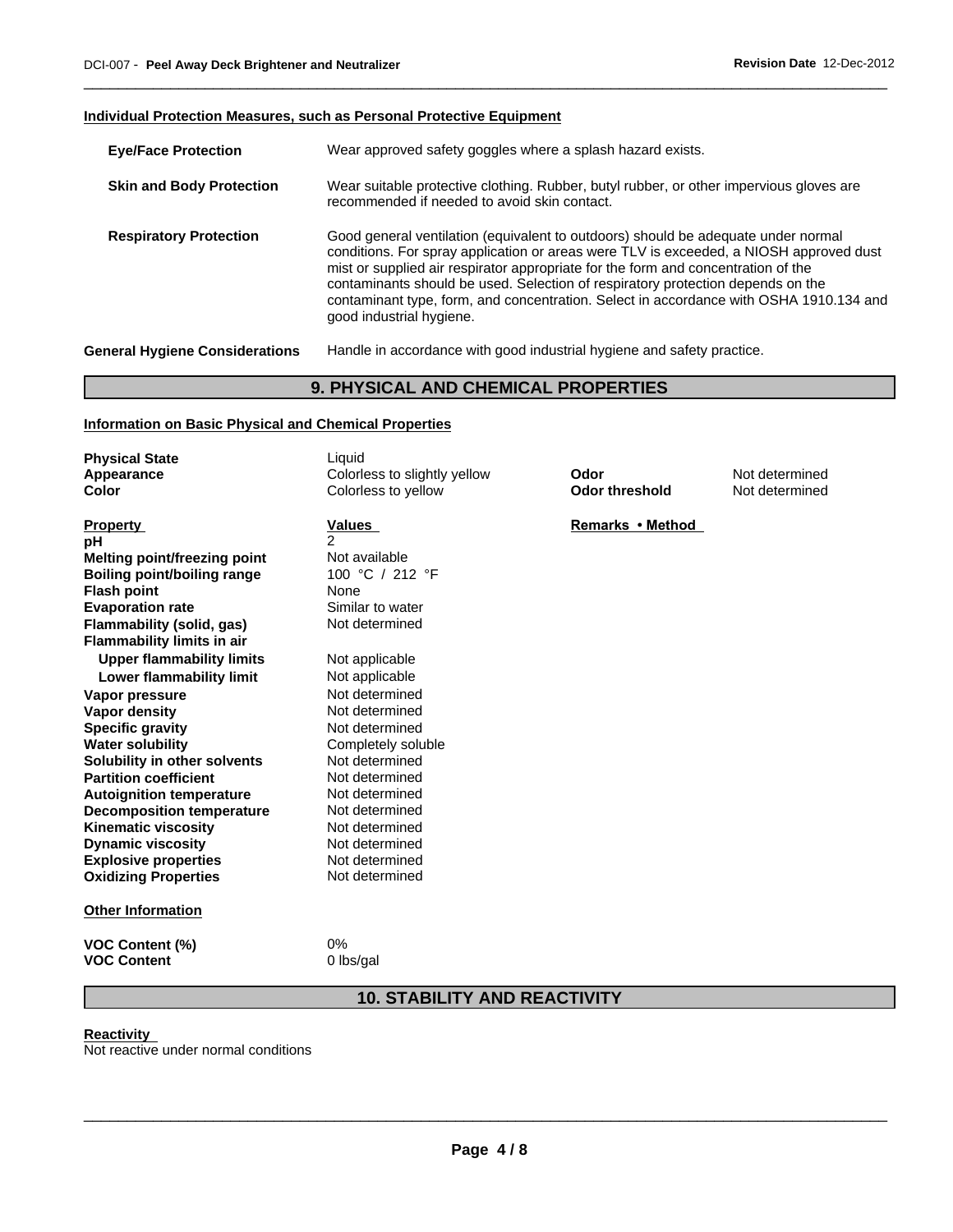## **Chemical Stability**

Stable under recommended storage conditions.

## **Possibility of Hazardous Reactions**

None under normal processing.

#### **Conditions to Avoid**

Keep out of reach of children.

## **Incompatible Materials**

sulfides. Alkali. Alkaline earth metals. chlorites. Hypochlorites. Carbonates. bicarbonates. acetates. furfuryl alcohol. Strong oxidizing agents. Silver compounds.

#### **Hazardous Decomposition Products**

Carbon monoxide. Carbon dioxide (CO2). Formic acid. Nitrogen oxides (NOx). Hydrogen chloride. Methyl chloride.

## **11. TOXICOLOGICAL INFORMATION**

#### **Information on Likely Routes of Exposure**

#### **Product Information**

| Inhalation         | Avoid breathing vapors or mists. |
|--------------------|----------------------------------|
| <b>Eye Contact</b> | Causes serious eye damage.       |
| Skin Contact       | Avoid contact with skin.         |
| Ingestion          | Do not taste or swallow.         |

#### **Component Information**

| <b>Chemical Name</b>    | Oral LD50            | <b>Dermal LD50</b>    | <b>Inhalation LC50</b> |
|-------------------------|----------------------|-----------------------|------------------------|
| Water<br>7732-18-5      | $> 90$ mL/kg (Rat)   |                       |                        |
| Oxalic acid<br>144-62-7 | $= 7500$ mg/kg (Rat) | $= 20000$ mg/kg (Rat) |                        |
| Citric Acid<br>77-92-9  | $=$ 3000 mg/kg (Rat) |                       |                        |

## **Information on Physical, Chemical and Toxicological Effects**

| Symptoms<br>tract. Contact may cause irritation and redness. May cause gastrointestinal irritation,<br>nausea, diarrhea, and vomiting.<br>Delayed and Immediate Effects as well as Chronic Effects from Short and Long-term Exposure<br>Carcinogenicity<br>IARC or NTP.<br><b>Chronic toxicity</b><br>Individuals with chronic eye, skin and respiratory disorders may be at an increased risk<br>from expose to this material. Prolonged or repeated contact may cause erosion of tooth<br>enamel and damage to the kidneys. |                                                                                           |  |
|-------------------------------------------------------------------------------------------------------------------------------------------------------------------------------------------------------------------------------------------------------------------------------------------------------------------------------------------------------------------------------------------------------------------------------------------------------------------------------------------------------------------------------|-------------------------------------------------------------------------------------------|--|
|                                                                                                                                                                                                                                                                                                                                                                                                                                                                                                                               | Mists and vapors cause irritation of the eyes, mucous membranes, and upper respiratory    |  |
|                                                                                                                                                                                                                                                                                                                                                                                                                                                                                                                               |                                                                                           |  |
|                                                                                                                                                                                                                                                                                                                                                                                                                                                                                                                               | This product does not contain any carcinogens or potential carcinogens as listed by OSHA, |  |
|                                                                                                                                                                                                                                                                                                                                                                                                                                                                                                                               |                                                                                           |  |

## **Numerical Measures of Toxicity- Product**

Not determined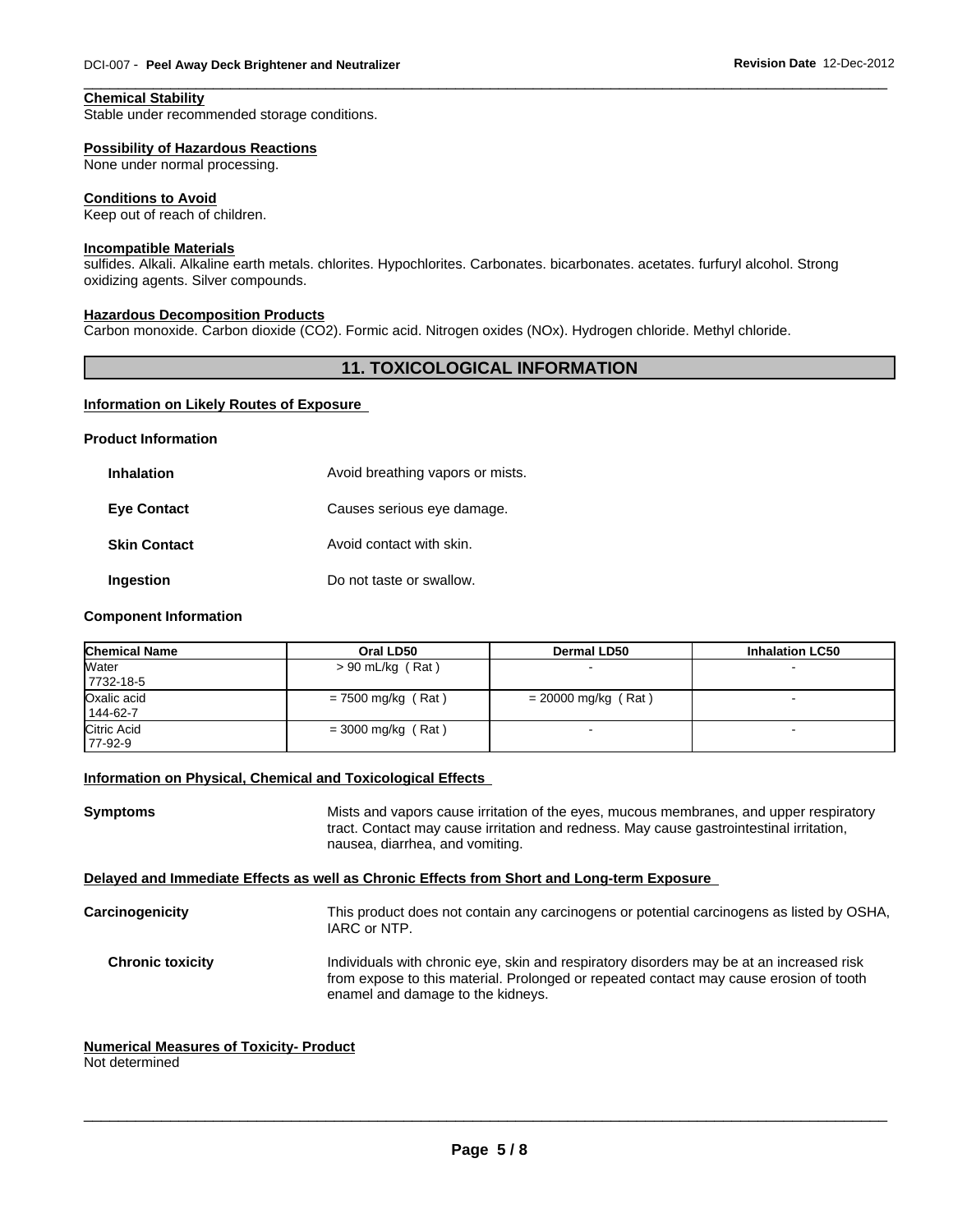## **The following values are calculated based on chapter 3.1 of the GHS document** . **ATEmix (oral)** 9091 mg/kg **ATEmix (dermal)** 400000 mg/kg

## **12. ECOLOGICAL INFORMATION**

## **Ecotoxicity**

An environmental hazard cannot be excluded in the event of unprofessional handling or disposal

| <b>Chemical Name</b>    | Algae/aquatic plants | Fish                                                  | <b>Toxicity to</b><br>microorganisms | Crustacea                                         |
|-------------------------|----------------------|-------------------------------------------------------|--------------------------------------|---------------------------------------------------|
| Oxalic acid<br>144-62-7 |                      | 4000: 24 h Lepomis<br>macrochirus mg/L LC50<br>static |                                      | 125 - 150: 48 h Daphnia<br>magna mg/L EC50 Static |
| Citric Acid<br>77-92-9  |                      | 1516: 96 h Lepomis<br>macrochirus mg/L LC50<br>static |                                      | 120: 72 h Daphnia magna<br>mg/L EC50              |

## **Persistence and Degradability**

Not determined.

## **Bioaccumulation**

Not determined.

## **Mobility**

Not determined.

| <b>Chemical Name</b>    | <b>Partition coefficient</b> |
|-------------------------|------------------------------|
| Oxalic acid<br>144-62-7 | $-0.81$                      |
| Citric Acid<br>77-92-9  | $-1.72$                      |

**Other Adverse Effects** Not determined

## **13. DISPOSAL CONSIDERATIONS**

#### **Waste Treatment Methods**

| <b>Disposal of Wastes</b>     | Disposal should be in accordance with applicable regional, national and local laws and<br>regulations. |
|-------------------------------|--------------------------------------------------------------------------------------------------------|
| <b>Contaminated Packaging</b> | Disposal should be in accordance with applicable regional, national and local laws and<br>regulations. |

| <b>Chemical Name</b> | <b>California Hazardous Waste Status</b> |
|----------------------|------------------------------------------|
| Oxalic acid          | Toxic                                    |
| 144-62-7             |                                          |

## **14. TRANSPORT INFORMATION**

| <b>Note</b>                   | Please see current shipping paper for most up to date shipping information, including<br>exemptions and special circumstances |
|-------------------------------|-------------------------------------------------------------------------------------------------------------------------------|
| <b>DOT</b><br><b>UN/ID No</b> | <b>UN3265</b>                                                                                                                 |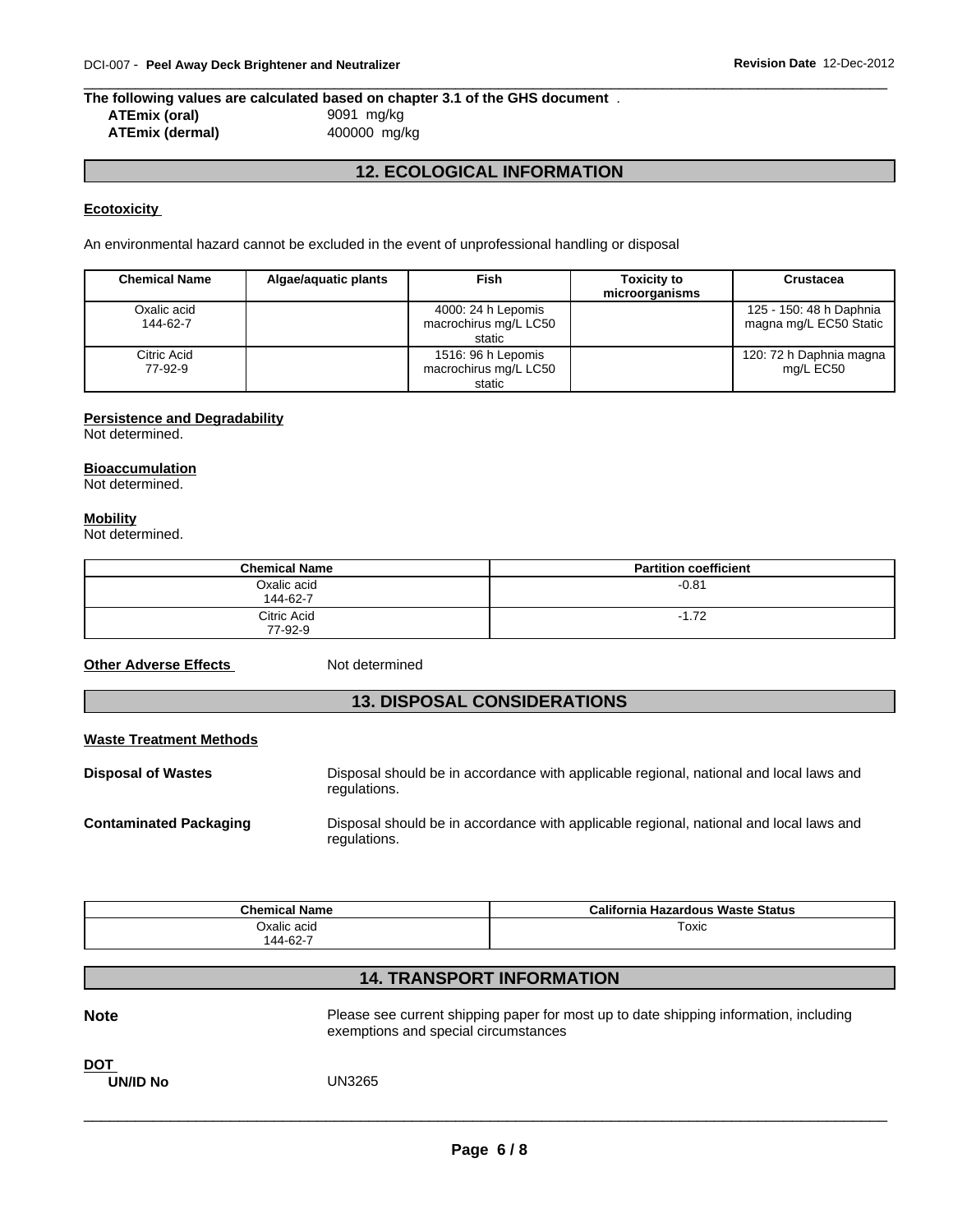| <b>Proper Shipping Name</b><br><b>Hazard Class</b> | Corrosive liquid, acidic, organic, n.o.s. (oxalic acid)<br>8 |
|----------------------------------------------------|--------------------------------------------------------------|
| <b>Packing Group</b>                               | Ш                                                            |
| IATA                                               |                                                              |
| UN/ID No                                           | UN3265                                                       |
| <b>Proper Shipping Name</b>                        | Corrosive liquid, acidic, organic, n.o.s. (oxalic acid)      |
| <b>Hazard Class</b>                                | 8                                                            |
| <b>Packing Group</b>                               | Ш                                                            |
| <b>IMDG</b>                                        |                                                              |
| <b>UN/ID No</b>                                    | <b>UN3265</b>                                                |
| <b>Proper Shipping Name</b>                        | Corrosive liquid, acidic, organic, n.o.s. (oxalic acid)      |
| <b>Hazard Class</b>                                | 8                                                            |
| <b>Packing Group</b>                               | Ш                                                            |

## **15. REGULATORY INFORMATION**

#### **International Inventories**

| <b>TSCA</b> | Listed |  |
|-------------|--------|--|
| <b>DSL</b>  | Listed |  |
| Legend:     |        |  |

*TSCA - United States Toxic Substances Control Act Section 8(b) Inventory*

*DSL/NDSL - Canadian Domestic Substances List/Non-Domestic Substances List*

*EINECS/ELINCS - European Inventory of Existing Chemical Substances/European List of Notified Chemical Substances*

*ENCS - Japan Existing and New Chemical Substances*

*IECSC - China Inventory of Existing Chemical Substances*

*KECL - Korean Existing and Evaluated Chemical Substances*

*PICCS - Philippines Inventory of Chemicals and Chemical Substances*

#### **US Federal Regulations**

| <b>SARA 311/312 Hazard Categories</b> |  |
|---------------------------------------|--|
| المعددهما والملامم الملابيم المنتج    |  |

| Acute health hazard               | Yes. |
|-----------------------------------|------|
| <b>Chronic Health Hazard</b>      | Yes  |
| Fire hazard                       | N٥   |
| Sudden release of pressure hazard | No   |
| <b>Reactive Hazard</b>            | No   |

## **US State Regulations**

## **U.S. State Right-to-Know Regulations**

| <b>Chemical</b><br><b>Name</b> | New<br>Jersev | nucatt:<br>massacnusetts | Pennsylvania |
|--------------------------------|---------------|--------------------------|--------------|
| Oxalic acid<br>.               |               |                          | . .          |
| 144-62-7                       |               |                          |              |

## **U.S. EPA Label Information**